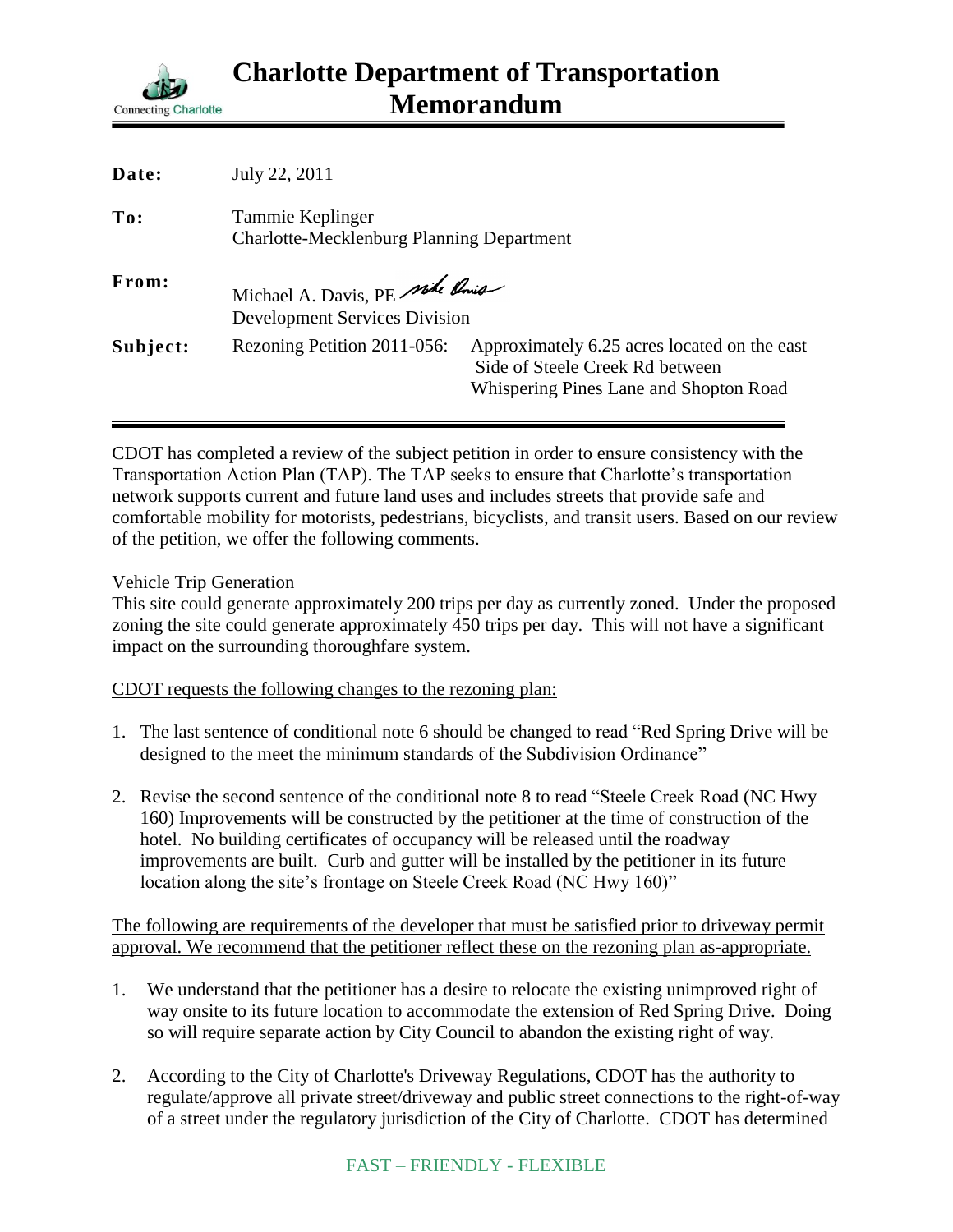Tammie Keplinger July 20, 2011 Page 2 of 3

> that a left-turn lane is necessary to serve the traffic using the proposed public street driveway connection(s) for this site. The engineering design and construction of the left-turn lane is the responsibility of the owner, and shall be performed by a professional engineer registered in the State of North Carolina who has roadway-design experience. CDOT will only approve the proposed public street/private driveway connection(s) provided that a leftturn lane is constructed on Steele Creek Road (NC Hwy 160) into the proposed development. The left-turn lane needs to be designed using NCDOT standards with a minimum 150 feet of storage along with the corresponding tapers. This roadway improvement is required to meet the traffic demands of the proposed development.

- 3. A 5' northbound bike lane is required along the property's frontage on Steele Creek Road (NC Hwy 160). The proposed bike lane needs to extend from the southern property corner to the starting point of the vehicular storage for the southbound left – turn lane onto Red Spring Drive.
- 4. Adequate sight triangles must be reserved at the existing/proposed street entrance(s). Two 35' x 35' and two 10' x 70' sight triangles are required for the entrance(s) to meet requirements. All proposed trees, berms, walls, fences, and/or identification signs must not interfere with sight distance at the entrance(s). Such items should be identified on the site plan.
- 5. The proposed driveway connection(s) to Steele Creek Road (NC Hwy 160) will require a driveway permit(s) to be submitted to CDOT and the North Carolina Department of Transportation for review and approval. The exact driveway location(s) and type/width of the driveway(s) will be determined by CDOT during the driveway permit process. The locations of the driveway(s) shown on the site plan are subject to change in order to align with driveway(s) on the opposite side of the street and comply with City Driveway Regulations and the City Tree Ordinance.
- 6. All proposed commercial driveway connections to a future public street will require a driveway permit to be submitted to CDOT for review and approval.
- 7. Any fence or wall constructed along or adjacent to any sidewalk or street right-of-way requires a certificate issued by CDOT.
- 8. A Right-of-Way Encroachment Agreement is required for the installation of any nonstandard item(s) (irrigation systems, decorative concrete pavement, brick pavers, etc.) within a proposed/existing City maintained street right-of-way by a private individual, group, business, or homeowner's/business association. An encroachment agreement must be approved by CDOT prior to the construction/installation of the non-standard item(s). Contact CDOT for additional information concerning cost, submittal, and liability insurance coverage requirements.

We anticipate that NCDOT will request the following, and recommend the Petitioner work directly with NCDOT regarding the anticipated request.